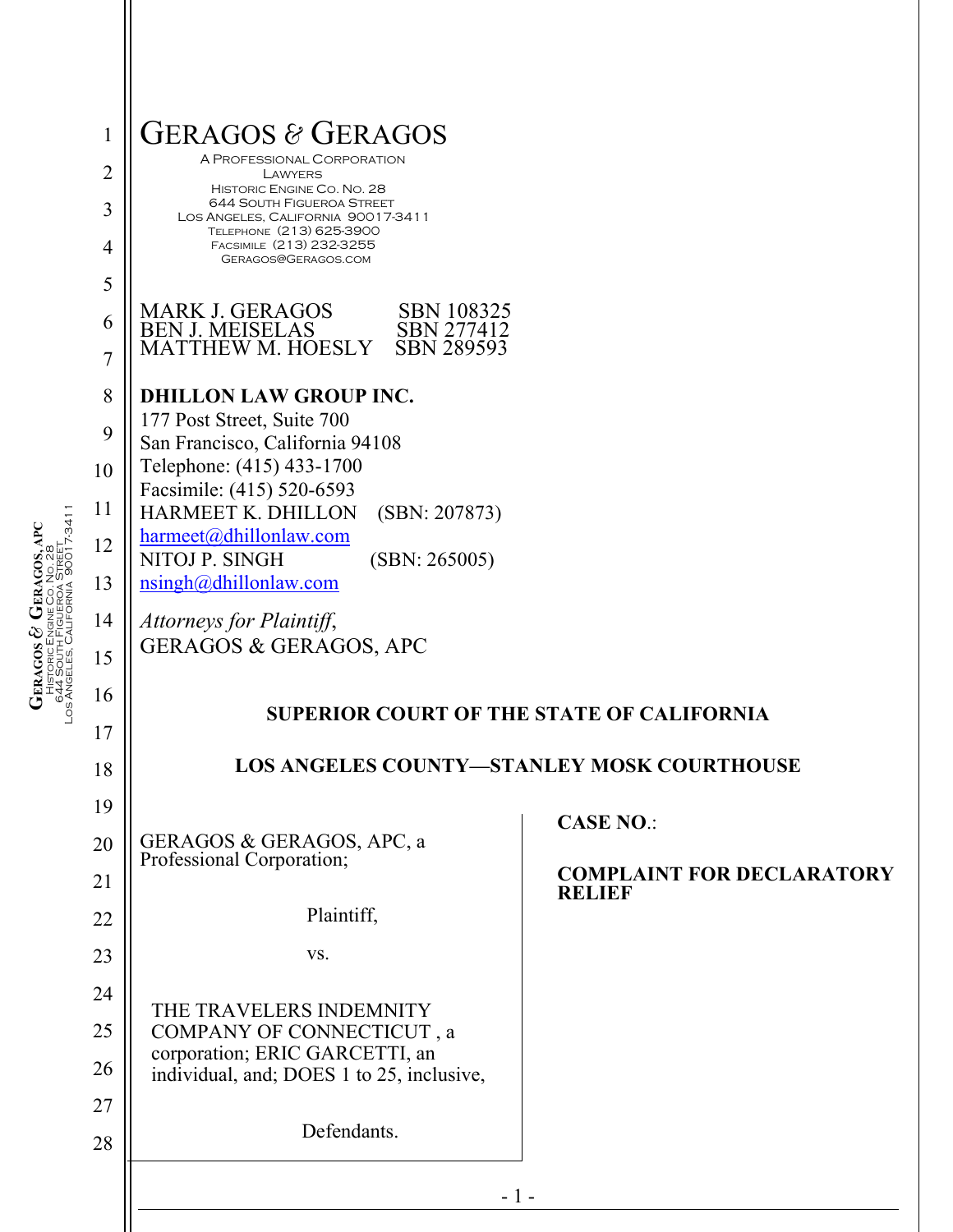2 3 4 5 6 7 8 9 10 11  $\begin{array}{c} \mathrm{GERAGOS}\ \mathcal{O}\ \mathrm{GERAGOS,} \mathrm{APC} \\ \mathrm{HISTORIC ENGINE CO, NO, 28} \\ \mathrm{S444 SOUT}, \mathrm{HSTORICERON} \mathrm{STEIT,} \\ \mathrm{OS444 SOUT}, \mathrm{HSTOROR} \mathrm{STEIT,} \\ \mathrm{OS443 SOUT} \end{array}$ Los Angeles, California 90017-3411 12 13 14 15 16 17

18

**GERAGOS &** 

HISTORIC ENGINE

644 South Figueroa Street

**GERAGOS, APC**

CO. NO. 28

19

20

21

22

23

24

25

26

1

Plaintiff Geragos & Geragos, APC ("G&G" or "Plaintiff"), brings this Complaint, alleging against Defendants The Travelers Indemnity Company of Connecticut ("Travelers"), Eric Garcetti ("Garcetti"), and DOES 1 through 25 (collectively as "Defendants") as follows:

# **PARTIES**

1. At all relevant times, Plaintiff Geragos & Geragos, APC is a Professional Corporation organized and authorized to do business and doing business in the State of California. Plaintiff owns, operates, and/or manages the world-renowned law offices of Geragos & Geragos, which are centrally located in downtown Los Angeles at 644 South Figueroa Street, Los Angeles, CA 90017. The entire commercial office space is owned, managed, and/or controlled by Plaintiff.

2. At all relevant times, Defendant The Travelers Indemnity Company of Connecticut ("Travelers") is a corporation organized under the laws of Connecticut, and licensed by the State of California to do business and doing business in the County of Los Angeles, California (COA #6168) subscribing to Policy Number 680-5G335353 (the "Policy") issued to Plaintiff for the period of December 16, 2019 through December 16, 2020. Travelers is transacting the business of insurance in the state of California and the basis of this suit arises out of such conduct.

3. At all relevant times, Defendant Eric Garcetti is an individual who is being named in his official capacity as the Mayor of Los Angeles.

## **JURISDICTION AND VENUE**

4. The Court has subject matter jurisdiction over the matter alleged herein.

5. Plaintiff is informed and believes, and thereon alleges, that this Court is the proper venue for trial because the acts and/or omissions complained of took place, in whole or in part, within the venue of this Court. Further, Defendants are located and conduct business here, and witnesses are located here.

# **FACTUAL BACKGROUND**

27 28 6. On or about December 16, 2019, Plaintiff entered into a contract of insurance with Travelers, whereby Plaintiff agreed to make payments to Travelers in exchange for

- 2 -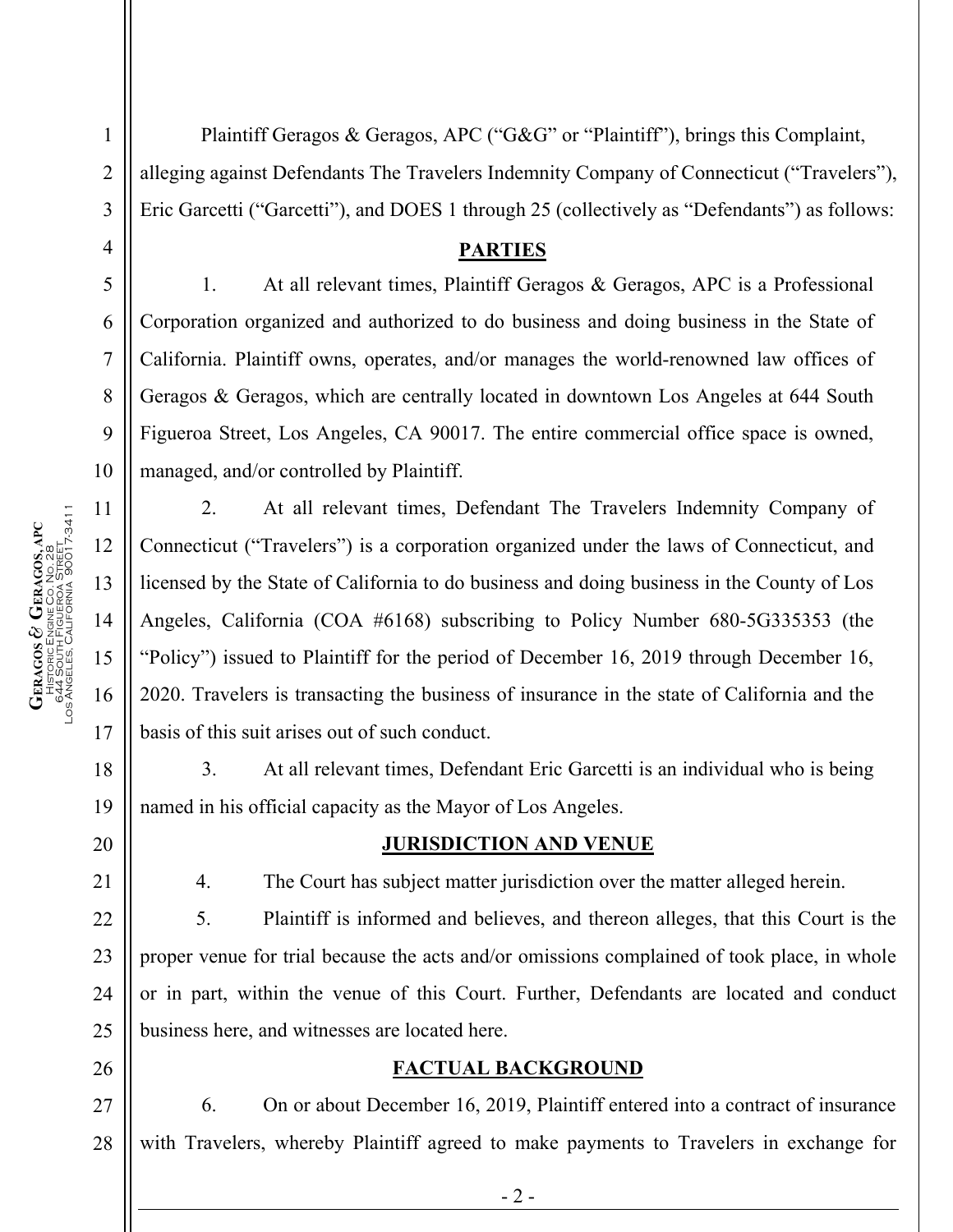Travelers' promise to indemnify Plaintiff for losses including, but not limited to, business income losses at its commercial building center (hereinafter "Insured Property") located at 644 South Figueroa Street, Los Angeles, CA 90017.

7. The Insured Property consists of the world-renowned law offices of Geragos & Geragos, which employs upwards of 25 dedicated and supremely talented lawyers, paralegals and ancillary staff members. The entire commercial office space is owned, managed, and/or controlled by Plaintiff.

8. The Insured Property is covered under an insurance policy issued by the Travelers bearing Policy Number 680-5G335353 (the "Policy").

9. The Policy is currently in full effect, providing property, business personal property, business income and extra expense, and additional coverages between the period of December 16, 2019 through December 16, 2020.

10. Plaintiff faithfully paid policy premiums to Travelers, specifically to provide additional coverages for "Business Income and Extra Expense Coverage" in the event of business closures by order of Civil Authority.

11. Under the Policy, insurance is extended to apply to the actual loss of business income sustained and the actual, necessary and reasonable extra expenses incurred when access to the scheduled premises is specifically prohibited by order of Civil Authority as the direct result of a covered cause of loss to property in the immediate area of Plaintiff's scheduled premises. This additional coverage is identified as coverage under "Civil Authority" as part of the Policy's "Property Optional Coverages" section.

12. The Policy is an all-risk policy, insofar as it provides that a covered cause of loss under the policy means direct physical loss or direct physical damage unless the loss is specifically excluded or limited in the Policy.

13. The Policy's Civil Authority Coverage Section extends coverage to direct physical loss or damage that results in a covered cause of loss to the Property in the immediate area of the "scheduled premises".

28

14. Based on information and belief, Travelers has accepted the policy premiums

1

2

3

4

5

6

7

8

9

10

11

12

13

14

15

16

17

18

19

20

21

22

23

24

25

26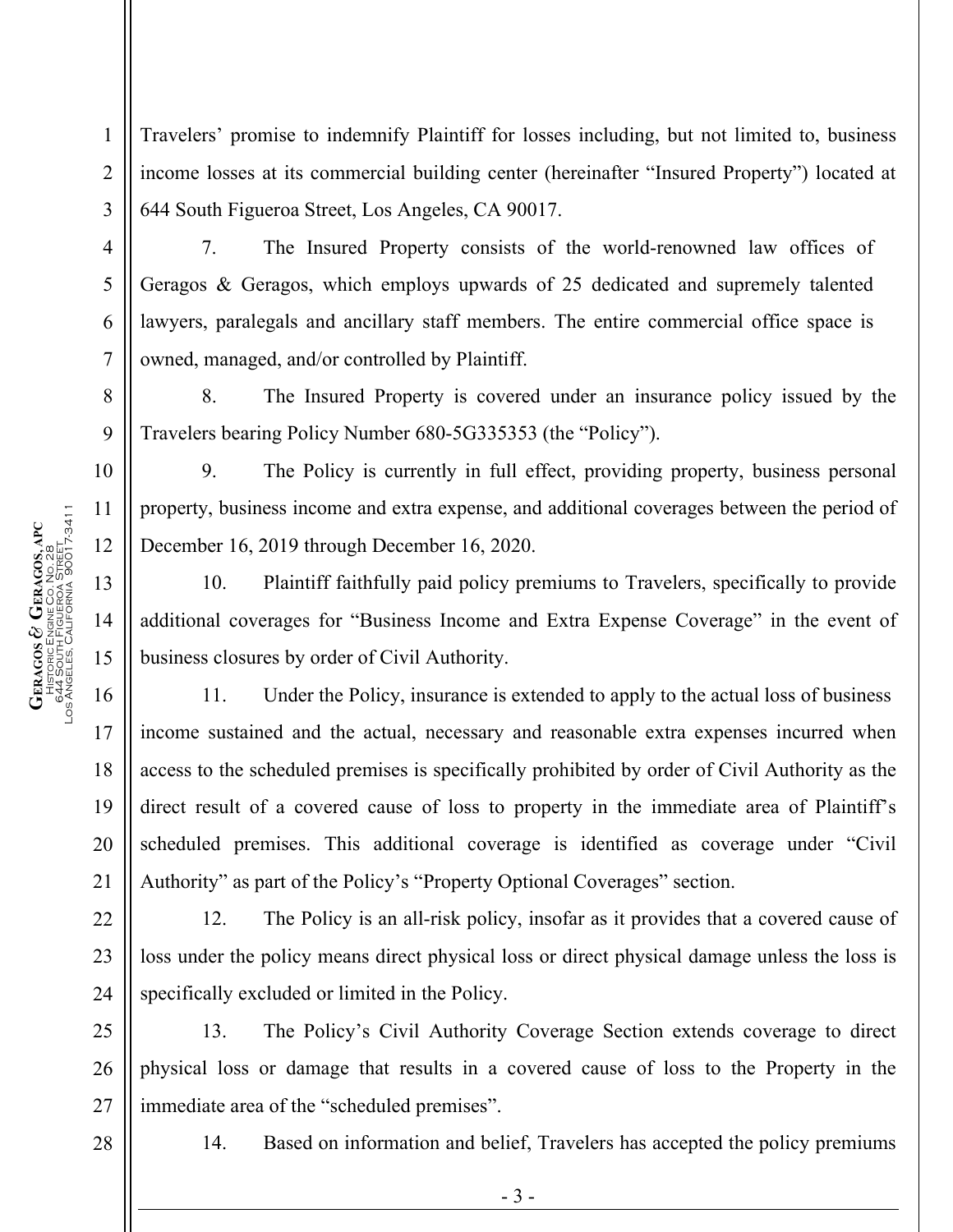with no intention of providing any coverage under the Policy's Civil Authority Coverage Section due to a loss and shutdown from a virus pandemic.

1

2

3

4

5

6

7

8

9

10

11

12

13

14

15

16

17

18

19

20

21

22

23

24

25

<span id="page-3-0"></span>26

27

15. The global COVID-19 pandemic has physically impacted both public and private property and physical spaces around the world, as well as the right of the general public to gather and utilize retail business locations. The currently-raging pandemic has been exacerbated by the fact that the deadly virus physically infects and stays on surfaces of objects or materials, "fomites," for up to twenty-eight days. The scientific community in the United States and indeed, across the world, including the World Health Organization, has recognized that the Coronavirus is a cause of real physical loss and damage.

16. Indeed, a number of countries such as: China, Italy, France, and Spain have required the fumigation of public areas prior to allowing them to re-open. A recent scientific study printed in the New England Journal of Medicine explains that the virus is detectable for up to three hours in aerosols, up to four hours on copper, up to 24 hours on cardboard boxes, and up to three days on plastic and stainless steel<sup>[1](#page-3-0)</sup>. Notably, the most potent form of the virus is not airborne but rather present on physical surfaces.

17. On March 15, 2020, the Mayor of Los Angeles, Defendant Garcetti, issued an Executive Order (No. 202.6) directing all "non-essential" businesses to be closed in Los Angeles. Defendant Garcetti's Order came on the heels of Governor Gavin Newsom's similar state-wide order issued earlier that day. Defendant Garcetti's Order specifically referenced that it was being issued based on the dire risks of exposure with the contraction of COVID-19 and evidence of physical damage to property. Shortly thereafter, Governor Newsom issued a state-wide "Stay-at-Home Order" for all residents of California. In this case, the property that is damaged is in the immediate area of the Insured Property.

18. As a direct and proximate result of this Order, and while technically exempted as an "essential business" under the Order, access to and business in connection

<sup>1</sup> See Aerosol and Surface Stability of SARS-CoV-2 as Compared with SARS-CoV-1, New England Journal of Medicine (March 17, 2020), available at

28 https://www.nejm.org/doi/pdf/10.1056/NEJMc 2004973?articleTools=true

- 4 -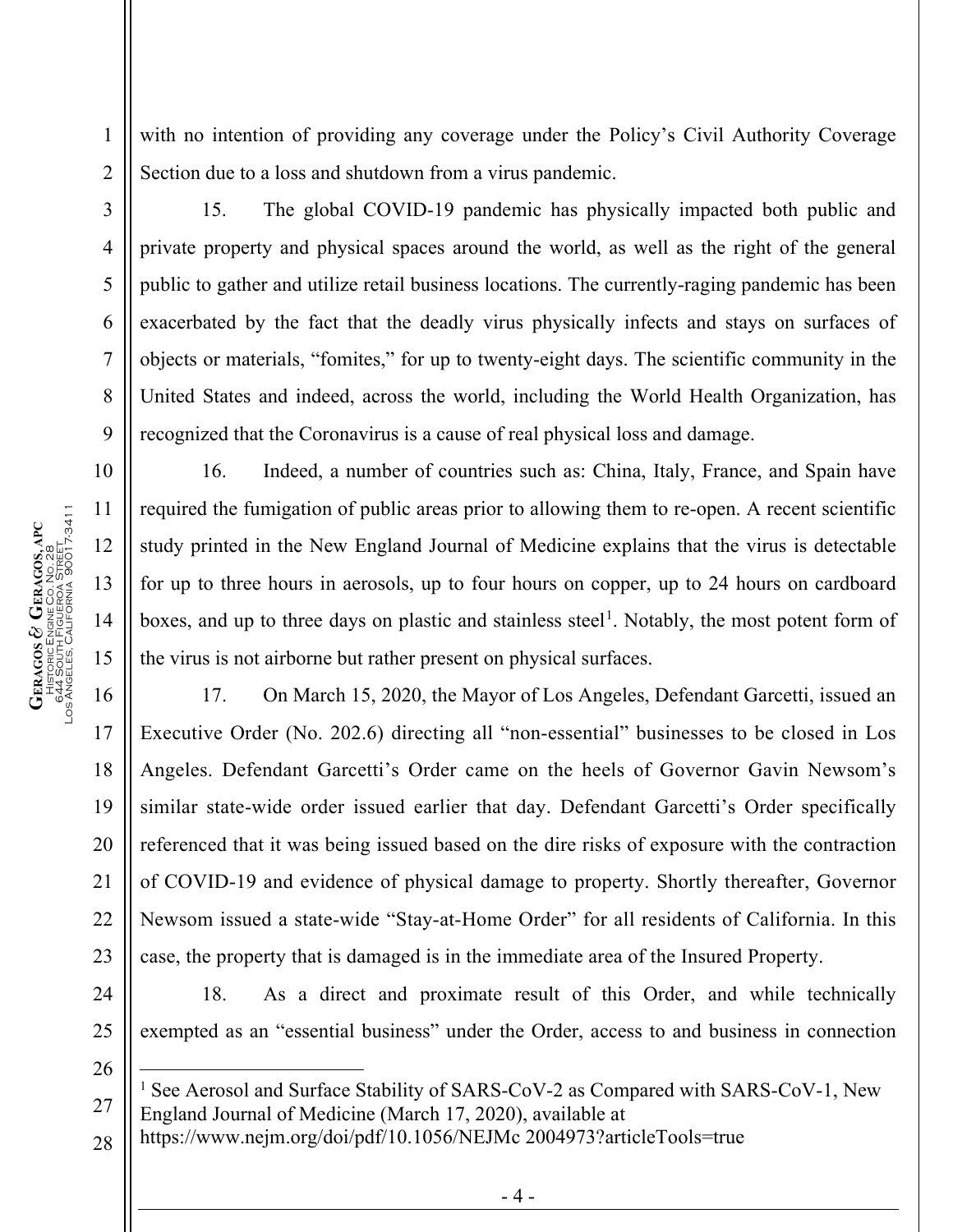with Plaintiff's Insured Property has been greatly limited and has suffered immensely.

19. As a further direct and proximate result of the Order, Plaintiff has been forced to deal with a substantial loss in business traffic and client / law related business activities.

20. Any effort by Travelers to deny the reality that the Coronavirus causes physical loss and damage would constitute a false and potentially fraudulent misrepresentation that could endanger policyholders, such as Plaintiff, and the public.

21. A declaratory judgment determining that the coverage provided under the Policy will prevent Plaintiff from being left without vital coverage acquired to ensure the survival of its business due to the unprecedented scale of the shutdown caused by the Order. As a result of this Order, Plaintiff has incurred, and continues to incur, a substantial loss of business income and additional expenses covered under the Policy.

# **FIRST CAUSE OF ACTION**

#### **DECLARATORY RELIEF**

#### **(Against All Defendants and DOES 1 to 25)**

22. Plaintiff re-alleges and incorporates by reference into this cause of action each and every allegation set forth in each and every paragraph of this Complaint.

23. Under California Code of Civil Procedure section 1060 et seq., the court may declare rights, status, and other legal relations whether or not further relief is or could be claimed. An actual controversy has arisen between Plaintiff and Travelers as to the rights, duties, responsibilities and obligations of the parties in that Plaintiff contends and, on information and belief, Travelers dispute and deny, that: (1) the Order by Garcetti, in his official capacity as Mayor of Los Angeles, constitutes a prohibition (or at least a significant limitation) of access to Plaintiff's Insured Premises (notwithstanding the "essential" nature of the business) ; (2) the prohibition (or significant limitation) of access by the Order is specifically prohibited access as defined in the Policy; (3) the Order triggers coverage because the Policy does not include an exclusion for a viral pandemic and actually extends coverage for loss or damage due to physical loss and damage, including by virus; and (4) the Policy provides coverage to Plaintiff for any current and future civil authority closures of

1

2

3

4

5

6

7

8

9

10

11

12

13

14

15

16

17

18

19

20

21

22

23

24

25

26

27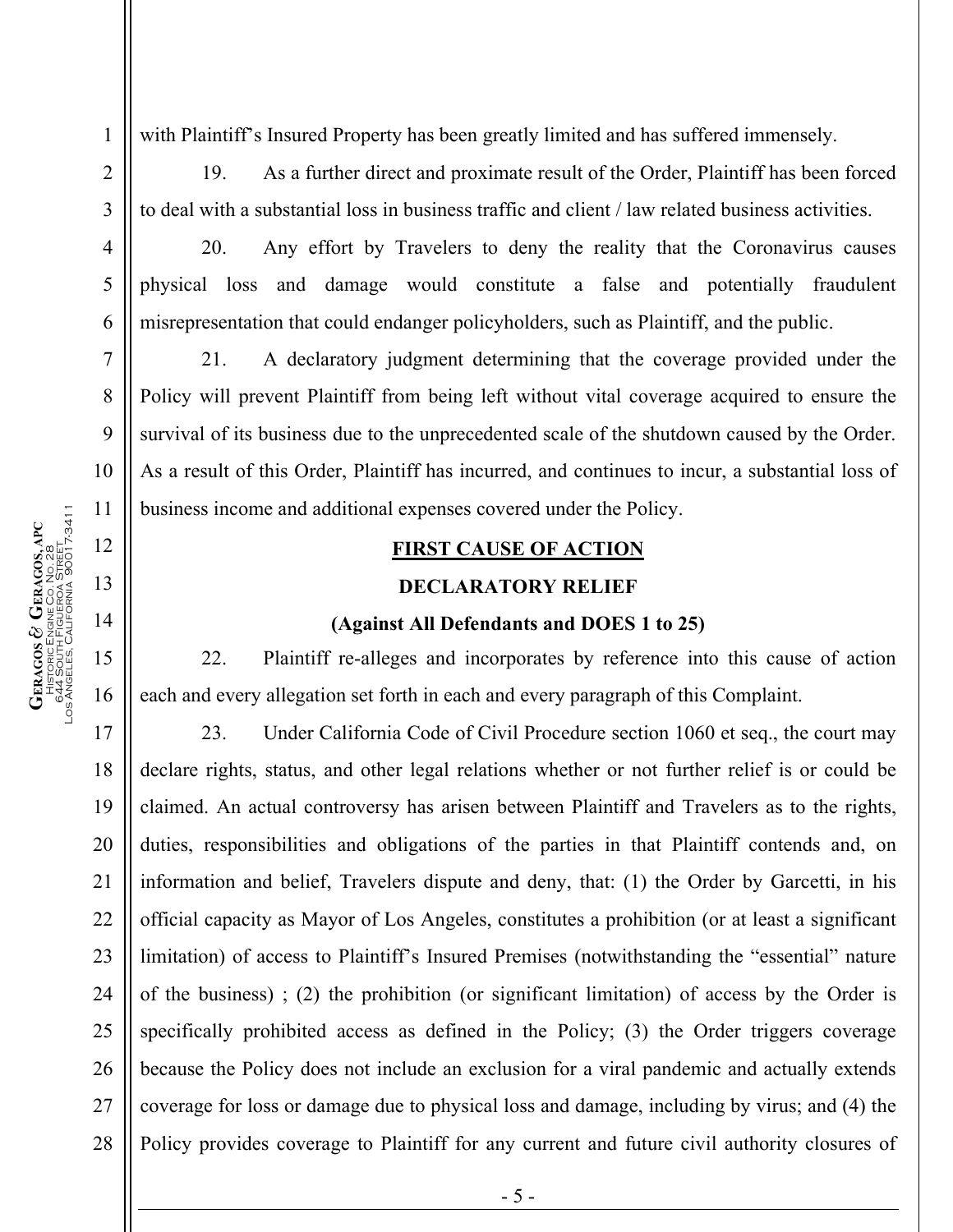commercial buildings in California due to physical loss or damage from the Coronavirus under the Civil Authority coverage parameters and the Policy provides business income coverage in the event that Coronavirus has caused a loss or damage at the insured premises or immediate area of the Insured Premises. Resolution of the duties, responsibilities and obligation of the parties is necessary as no adequate remedy at law exists and a declaration of the Court is needed to resolve the dispute and controversy.

24. Plaintiff seeks a Declaratory Judgement to determine whether the Order constitutes a prohibition of access to its Insured Premises by a Civil Authority as defined in the Policy.

25. Plaintiff further seeks a Declaratory Judgement to affirm that the Order triggers coverage because the Policy does not include exclusion for a viral pandemic and actually extends coverage for physical loss or damage to the Insured Premises.

26. Plaintiff further seeks a Declaratory Judgment to affirm that the Policy provides coverage to Plaintiff for any current and future civil authority closures of commercial buildings in California due to physical loss or damage from the Coronavirus and the Policy provides business income coverage in the event that Coronavirus has caused a loss or damage at the Insured Premises.

27. Plaintiff does not seek any determination of whether the Coronavirus is physically in the Insured Premises, amount of damages, or any other remedy other than declaratory relief.

## **PRAYER FOR RELIEF**

Wherefore, Plaintiff herein, Geragos & Geragos, APC, prays as follows:

- 1) For a declaration that the Order by Eric Garcetti, in his official capacity as Mayor of Los Angeles, constitutes a prohibition of access (or significant limitation of access) to Plaintiff's Insured Premises located at 644 South Figueroa Street, Los Angeles, California 90017.
- 2) For a declaration that the prohibition of access by the Order is specifically prohibited access as defined in the Policy.

- 6 -

1

2

3

4

5

6

7

8

9

10

11

12

13

14

15

16

17

18

19

20

21

22

23

24

25

26

27